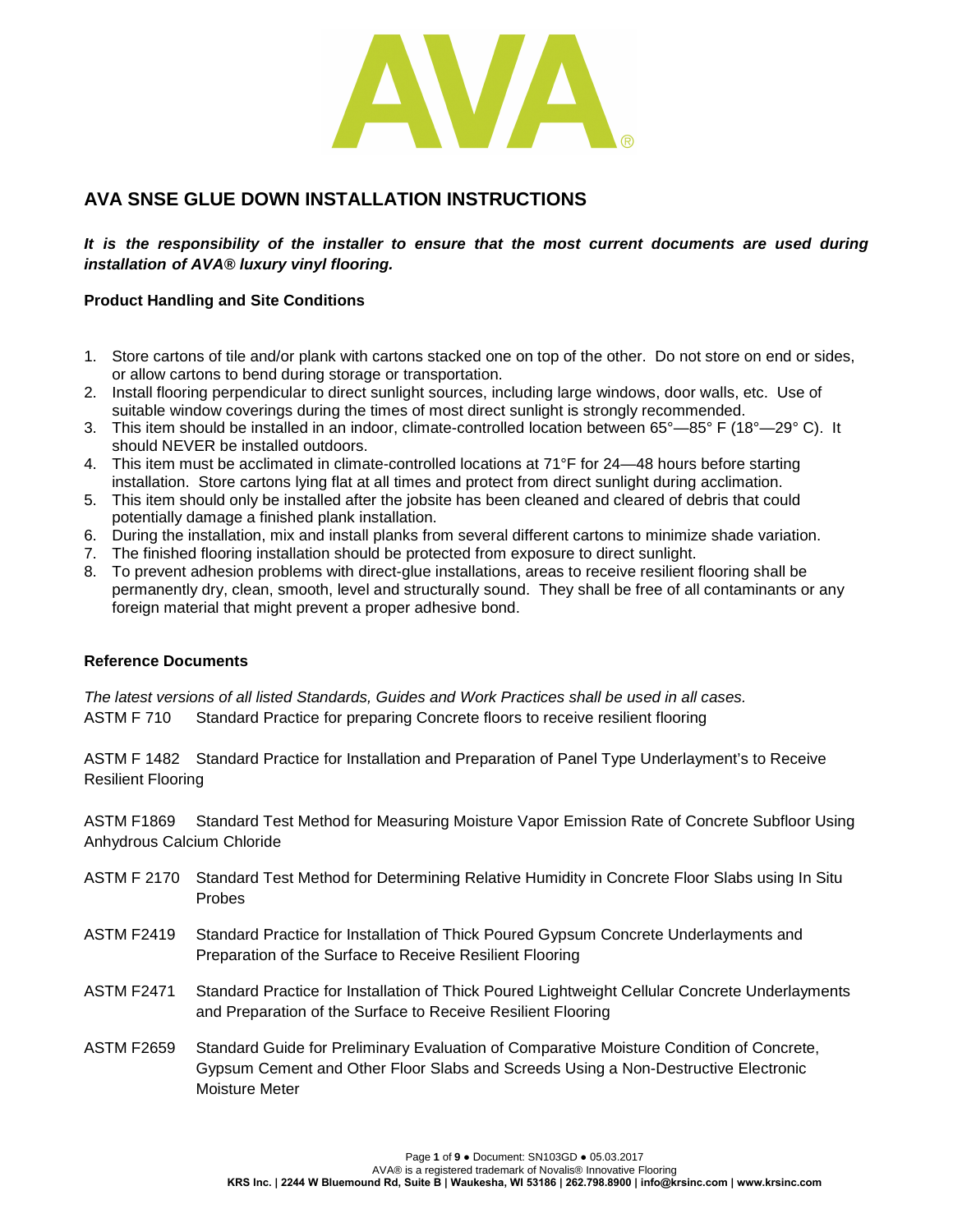

- ASTM F2678 Standard Practice for Preparing Panel Underlayments, Thick Poured Gypsum Concrete Underlayments, Thick Poured Lightweight Cellular Concrete Underlayments, and Concrete Subfloors with Underlayment Patching Compounds to Receive Resilient Flooring
- ACI 302 Guide for Concrete Floor and Slab Construction
- RFCI Recommended Work Practices for Removal of Resilient Floor Coverings
- APA American Plywood Association

# **GENERAL GUIDELINES**

This information provides general guidelines for the AVA direct-glue flooring products. All instructions and recommendations should be followed for an ideal installation.

- 1. Install AVA flooring only after the jobsite has been cleaned and cleared of debris that could potentially damage a finished plank installation.
- 2. Inspect your shipment of AVA products to ensure that all cartons are of the same lot / manufacturing run. Contact AVA with any discrepancies or assistance with locating this information.
- 3. To minimize shade variation during the installation of AVA flooring mix and install planks from several different cartons.
- 4. All subfloor/underlayment patching must be done with a non-shrinking, water-resistant Portland cement patching compound.

## **Approved Substrates**

The following are approved substrates for installation of AVA Luxury Vinyl Flooring. See the next section for proper testing and substrate preparation prior to installing your AVA floorcovering.

# **All substrates regardless of composition must be smooth and flat to within 3/16" (4.76mm) in 10 feet or achieve an "F32" rating by use of mechanical grinding/sanding or suitable portland based patch/level compound.**

- Above, on or below grade concrete without hydrostatic pressure, excess moisture or alkalinity; must be fully cured and dry, free from curing compounds, sealers, etc.
- Above or on grade lightweight concrete, properly prepared and without hydrostatic pressure, excess moisture or alkalinity
- Above or on grade Gypsum concrete surfaces, properly prepared and sealed, and without hydrostatic pressure, excess moisture or alkalinity
- APA registered underlayment, sanded face exterior grade with minimum rating of B-C plugged face
- APA registered exterior grade plywood sanded face with a rating of B-C or better, with a sanded and plugged face
- APA Approved / Rated OSB panels, minimum 23/32" thickness, properly installed. Must follow AVA installation instructions for OSB installations and only use Novalis T-226 adhesive (direct-glue and loose lay only); contact AVA Technical Support for guidelines.
- Properly prepared and well bonded existing resilient floor covering, single layer only
- Cement Terrazzo, ceramic tile, marble see adhesive for proper preparation
- Certain metal floors may require use of a 2-part epoxy; contact AVA Technical support for assistance.
- Old adhesive residue
- Radiant heated floors where heat does not exceed 85°F (29°C)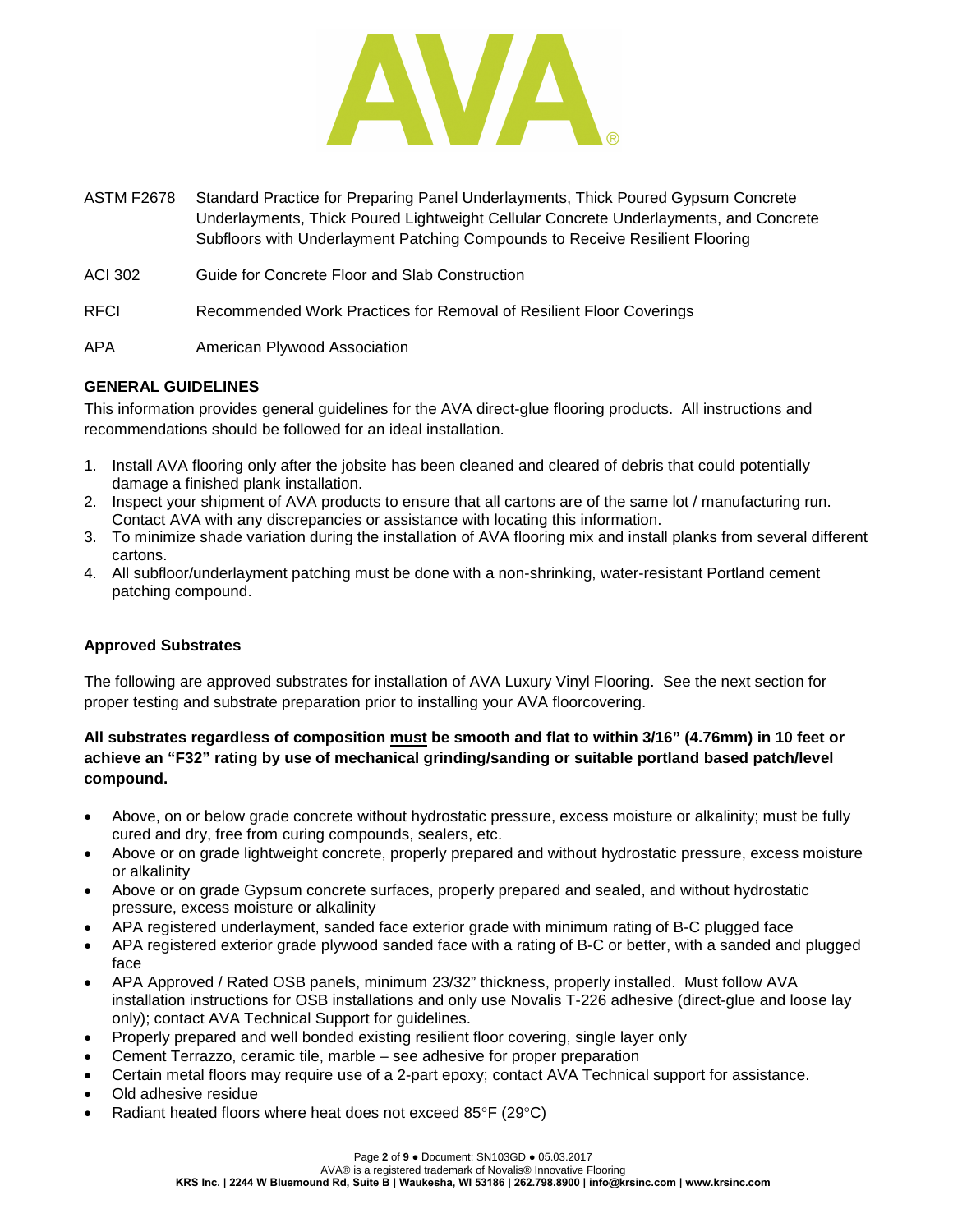

• Acoustical sound control underlayments branded or specifically recommended in writing by Novalis International.

The following are not approved substrates for installing AVA Vinyl Flooring:

- Epoxy terrazzo
- Rubber, cork or asphalt tiles
- Textured or cushion backed resilient flooring
- "Sleeper" floor systems
- Plywood floors that have been installed directly over a concrete slab
- Luan, particle or chip boards, CCA (pressure treated), oil treated or other coated plywood
- CDX or other plywood with knots or open defects
- Underlayment made of pine or other soft woods
- Masonite™ or other hardboard underlayment
- Hardwood flooring
- Paint, wax, oil, grease, residual adhesive, mold, mildew, and other foreign materials that might prevent adhesive bond
- Other uneven or unstable substrates.

#### **Substrate Preparation**

All substrates must be properly prepared and tested according to the following guidelines.

- 1. Concrete Subfloors
	- a. Shall be in accordance with ASTM F710 (latest version) Standard Practice for Preparing Concrete Floors to Receive Resilient Flooring.
	- b. All patching and leveling is to be in accordance with ASTM F2678 (latest version) Standard Practice for Preparing Panel Underlayments, Thick Poured Gypsum Concrete Underlayments, Thick Poured Lightweight Cellular Concrete Underlayments, and Concrete Subfloors with Underlayment Patching Compounds to Receive Resilient Flooring.
	- c. Concrete slab construction shall be in accordance with industry standards for specification related to concrete mix design, curing methods and drying times to prevent moisture problems.
	- d. On-grade and below-grade slabs should be installed with a suitable vapor retarder directly underneath the concrete slab.
	- e. New concrete shall be properly cured and dried prior to the installation of floor covering. Curing agents, surface hardeners and other membranes or compounds shall be mechanically removed immediately after initial cure to allow the slab to properly dry before installation. Approximately 30 days per 1" of slab thickness.
	- f. All concrete substrates, regardless of grade or age of slab, must be properly tested using one of the methods outlined below for warranty to apply. Acceptable test method is ASTM F 2170 In Situ Relative Humidity. Testing shall be conducted according to the test method and instructions of the manufacturer of the testing equipment.
	- g. Concrete Alkalinity / pH Test shall be performed when the test site is at the same temperature and humidity expected during normal use; or at a temperature of 65° - 80°F (18° - 26° C) and 45% - 50% humidity for minimum 48 hours prior to testing. Using distilled water, place drops of water to form a small puddle approximately 1" in diameter. Wait 60 seconds, and then dip a portion of the pH paper into the water. Acceptable pH levels of the concrete are between 5 & 9 when compared to the color chart provided in the test kit.
	- h. Concrete surface porosity shall be tested prior to application of adhesives. Surface porosity testing shall be conducted according to ASTM standards or adhesive manufacturer's guidelines. If no such guideline exists, an application of a few drops of clean, potable water shall be placed on the surface of the concrete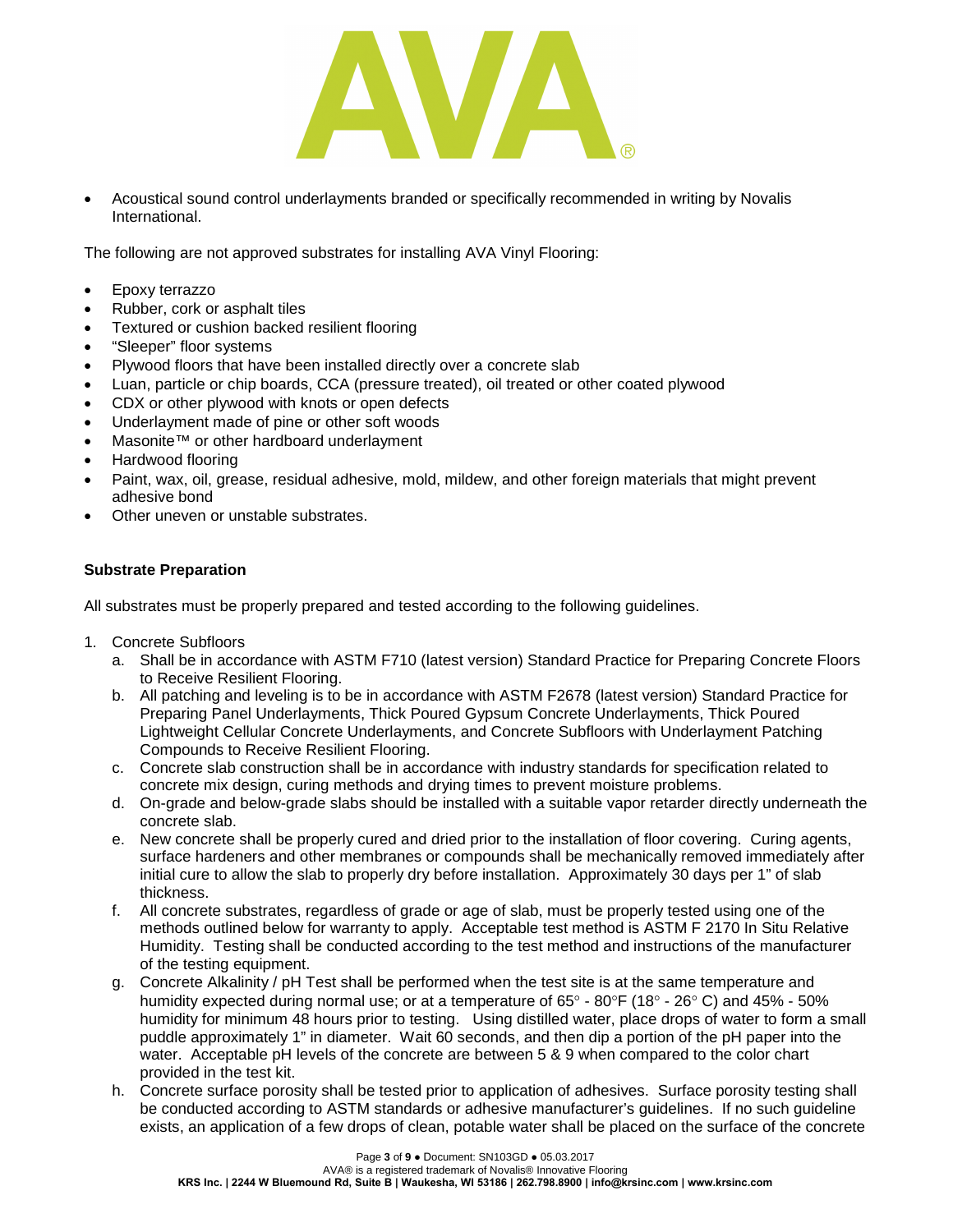

in an area the approximate size of a dime or 5/8". If the water is absorbed within 1 minute then the surface shall be deemed to be porous. If the water beads or is not absorbed then the slab shall be treated as non-porous.

- i. Concrete Slab Preparation
	- i. Concrete slabs shall be clean prior to installing floor coverings. Remove all sealers, curing agents and compounds, grease, oil, adhesive removers, old adhesive residue, dirt, paint, etc. to ensure a clean bond surface for the adhesives.
	- ii. Concrete floors shall be smooth and level to prevent irregularities, roughness or other defects from telegraphing through the new resilient flooring. The surface of the slab shall be flat to within 3/16" in 10 feet. Slopes shall be less than 1/16" in 2 feet. Uneven areas should be mechanically ground to smoothness.
	- iii. Cracks, depressions or other similar irregularities should be leveled using a suitable Portland cement based patching compound. Follow the patch manufacturer's instructions regarding mixing and applications.
	- iv. Overly porous, dusty, flaky or soft concrete surfaces are not suitable for resilient floor coverings. It may be necessary to mechanically remove the top layer concrete in such cases and/or these surfaces may need to be primed and covered with a cement based underlayment compound. Follow the patching or leveling compound manufacturer's instructions regarding preparation of the concrete surface, priming, mixing of the product, thickness of application and drying time for resilient floor covering installation.
	- v. Expansion joints, isolation joints, control joints or other moving joints in the concrete slab shall not be filled with patching compound or covered with resilient flooring.
- 2. Gypsum and Lightweight Cellular Concrete Substrates Gypsum and lightweight concrete subfloors and substrates should in accordance with the listed standard. Unprimed gypsum surfaces may have a dusty surface and a very open, porous surface, which will lead to an adhesion bond failure if not properly sealed and treated. It is the responsibility of the installation contractor to obtain verification from the general contractor, architect, owner or party responsible for the site that the gypsum was properly sealed with the gypsum manufacturer's recommended sealer. If this data is not available conduct testing according to the appropriate ASTM Test Method for Gypsum Surfaces.
	- a. Gypsum surfaces shall be in accordance with and properly prepared according to the appropriate ASTM specifications as listed in the above Reference Section.
	- b. All patching and leveling is to be in accordance with ASTM F2678 (latest version) Standard Practice for Preparing Panel Underlayments, Thick Poured Gypsum Concrete Underlayments, Thick Poured Lightweight Cellular Concrete Underlayments, and Concrete Subfloors with Underlayment Patching Compounds to Receive Resilient Flooring.

Conduct a surface porosity test to ensure that the surface is properly sealed. If the water is quickly absorbed stop the installation and contact AVA representative: KRS Inc. 262.798.8900 or info@krsinc.com.

- c. Check moisture content of the gypsum substrate via the appropriate method according to the ASTM Standards listed above. Moisture content of the subfloor/substrate shall not exceed the adhesive requirements or 75% RH or 3 lbs./1,000 sqft./24 hrs. MVER. When using the D4263 Test Method no discoloration of the surface should be found.
- d. All patching compounds shall be recommended for use with gypsum, gypcrete or lightweight cellular concrete surfaces by the patching compound manufacturer. Follow the manufacturer's instructions regarding mixing, use and application.
- e. All gypsum surfaces must be properly primed according to the gypsum manufacturer's instructions; or where applicable follow the instructions of the adhesive manufacturer if there is no recommendation from the gypsum manufacturer.
- 3. Wood Subfloors
	- a. A combination of wood subfloor and panel underlayment construction shall be a minimum of 1" in total thickness.
	- b. There shall be at least 18" of well-ventilated air space beneath all wood subfloors. Crawl spaces shall be insulated and protected by a suitable vapor barrier.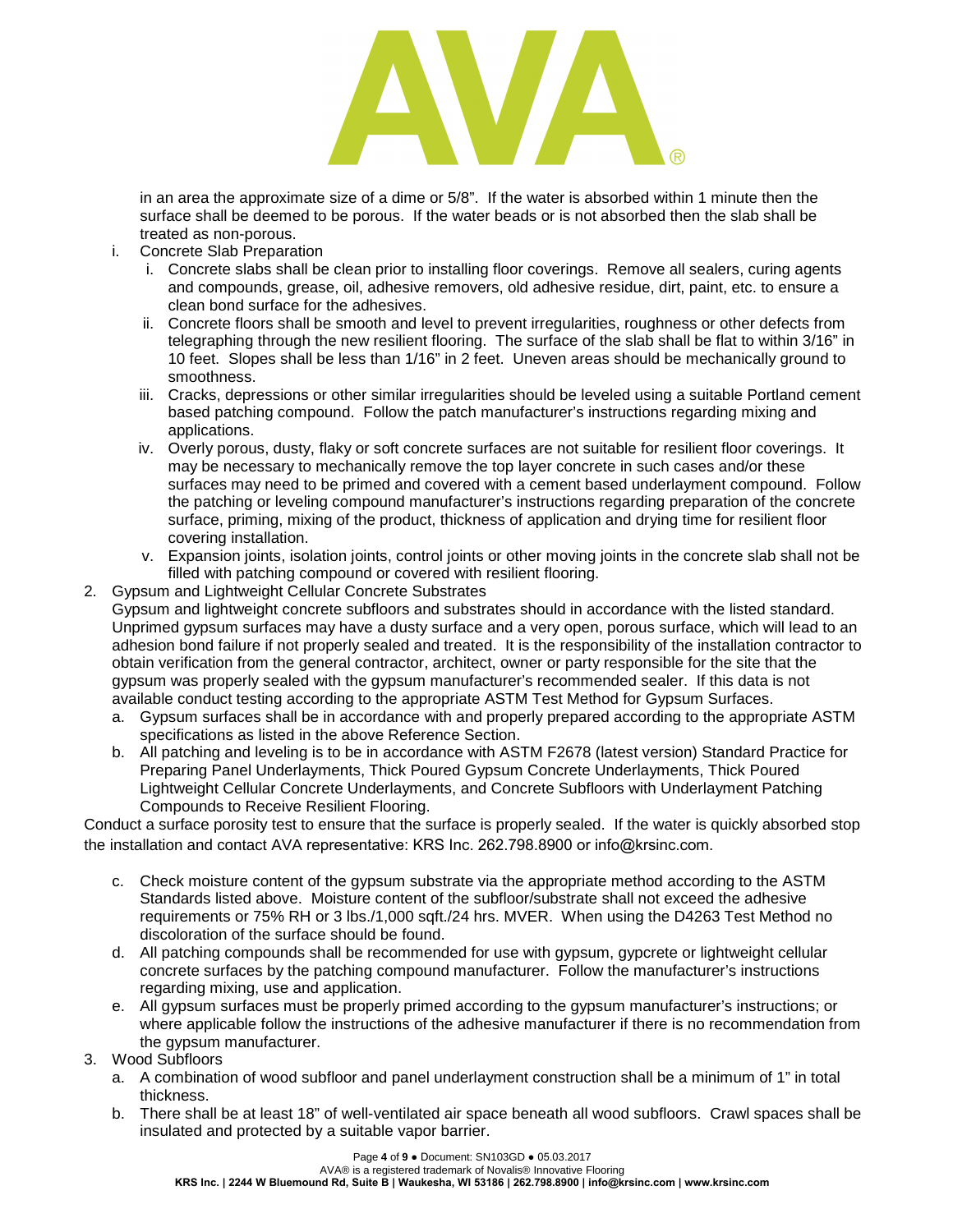- c. Wood subfloors installed directly on concrete or over "sleeper" joist systems are not acceptable for use under AVA Luxury Vinyl Flooring.
- d. Panels designed as suitable underlayment shall be at a minimum ¼" in thickness, dimensionally stable, fully sanded face to eliminate grain texture or show through, have a written manufacturer's warranty and installation instructions and be free of substances such as ink, fillers and resins which may lead to staining of the resilient flooring.
- e. Panels shall be installed according to manufacturer's instructions regarding stapling pattern, sanding and filling of joints, and acclimation to installed environment.
- f. Novalis will not cover or accept responsibility for the following:
	- i. Telegraphing from joints (ridge or valley), grain, or texture of underlayment
	- ii. Discoloration of finished flooring due to materials used for filling of voids and defects in the face of the underlayment
- g. Unacceptable substrates shall be covered using a  $\frac{1}{4}$ " or thicker panel underlayment recommended for commercial use.
- 4. Existing Resilient Flooring
	- a. When installing AVA Luxury Vinyl Flooring over existing resilient floors, the existing flooring must be:
		- i. Single layer only and firmly bonded to the substrate
		- ii. Thoroughly stripped of all wax, floor finish, dirt and other contaminants that may affect adhesive bond
		- iii. Flat and smooth with no curling edges or loose seams
		- iv. Must not be of a cushion back, floating, or perimeter bonded floor
	- b. Novalis is not responsible for problems leading to or from indentations, telegraphing of old floor or adhesion release of old floor after the AVA Luxury Vinyl Flooring is installed.
- 5. Old Adhesives
	- a. Adhesive residue shall be properly prepared prior to the installation of AVA Luxury Vinyl Flooring. It is recommended that mechanical scraping or grinding be used as a primary means of removing old adhesive residue.
	- b. Residues include, but are not limited to carpet, vinyl, VCT, and or wood flooring adhesives.
	- c. Black cutback/asphalt adhesives shall be scraped by hand to remove any loose patches, trowel ridges and puddles so that only a thin residue layer remains. This layer shall then be properly covered using a Portland based patching compound properly mixed with the manufacturer's recommended latex/acrylic additive.
	- d. If chemical/liquid adhesive removers are utilized, the manufacturer's recommended instructions for cleaning after use of the remover shall be followed fully. Novalis is not responsible for any adhesive failures, indentation, bubbling, or delamination of new flooring due to improper cleaning of residue left from liquid adhesive removers.

#### WARNING!

DO NOT SAND, DRY SWEEP, BEADBLAST, SHOTBLAST OR USE ANY OTHER MECHANICAL MEANS TO PULVERIZE EXISTING TILE FLOORING, BACKING, LINING FELT, ASPHALTIC "CUT-BACK" OR ANY OTHER ADHESIVES. THESE PRODUCTS MAY CONTAIN ASBESTOS FIBERS AND/OR CRYSTALLINE SILICA. AVOID CREATING DUST. INHALATION OF SUCH DUST IS A CANCER AND RESPIRATORY TRACT HAZARD. SMOKING BY INDIVIDUALS EXPOSED TO ASBESTOS FIBERS GREATLY INCREASES THE RISK OF SERIOUS BODILY HARM. UNLESS POSITIVELY CERTAIN THAT THE PRODUCT IS A NON-ASBESTOS CONTAINING MATERIAL, YOU MUST PRESUME IT CONTAINS ASBESTOS. REGULATIONS MAY REQUIRE THAT THE MATERIAL BE TESTED TO DETERMINE ASBESTOS CONTENT.

- 6. Other substrates
	- **a.** Cement terrazzo and metal floors may be suitable for installation and need to be properly prepared for adhesion. Most will need to be prepared with a suitable Portland-based cement patching compound, see manufacturer's recommendations for use and preparation of subfloor.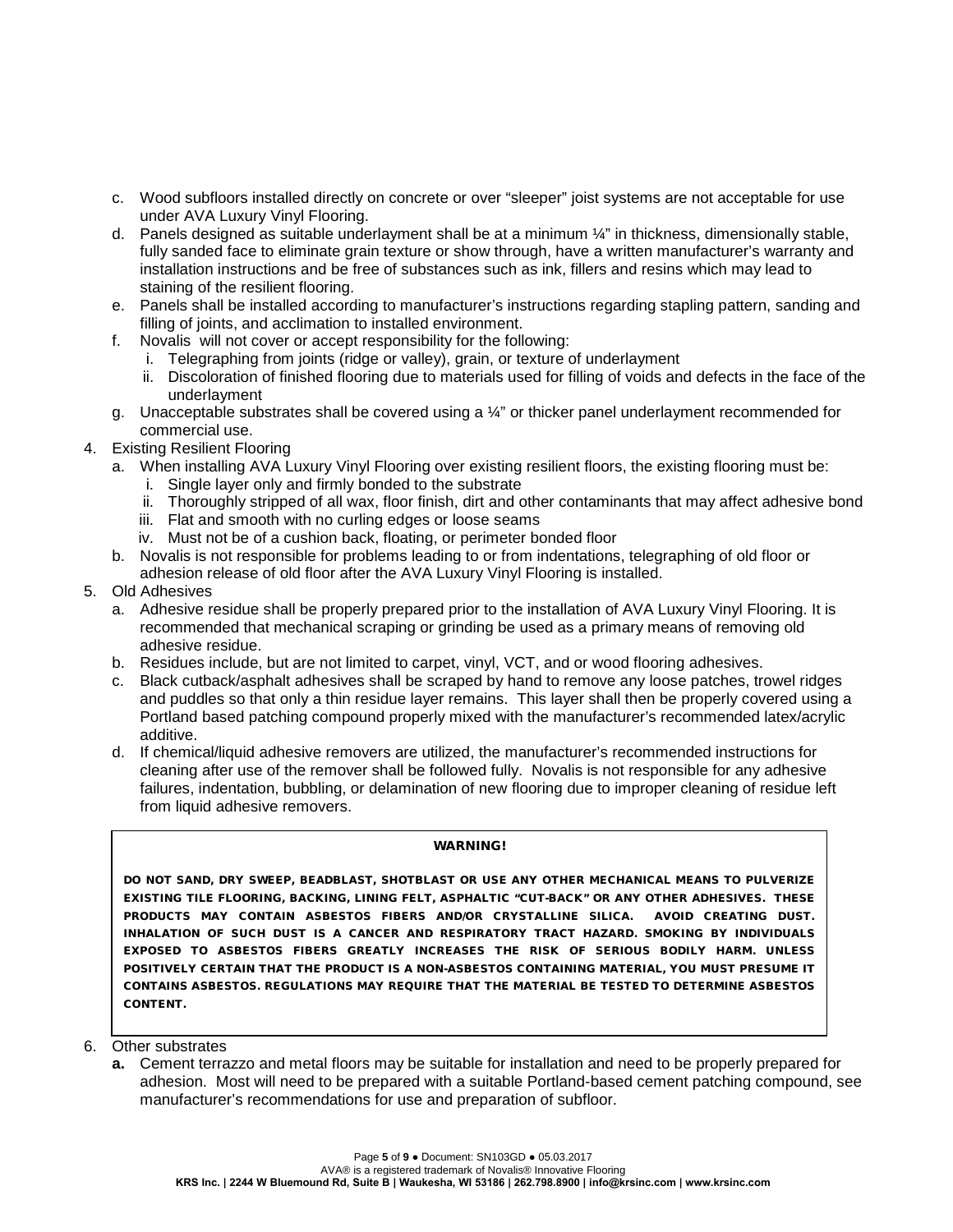- i. Ceramic, porcelain, marble and granite tiles are suitable as substrates provided the tiles are properly bonded with intact grout joints and free of cracks, and the surface of tile and grout joints is free from sealers, coatings, dirt and contaminants.
- ii. Properly prepare the surface of tiles by grinding any high areas and using a suitable Portland-based leveling compound and primer to fill in all low areas. Follow leveling compound manufacturer's recommendations for surface preparation and application of product.
- b. The following are not suitable substrates for installation of AVA Luxury Vinyl Flooring: rubber, cork, or asphalt tiles; epoxy terrazzo flooring; stained or painted concrete and any other material covered in the sections above and listed as unsuitable.
- c. Unsuitable substrates should be covered with an approved ¼" wood underlayment or suitable Portlandbased cement leveler or patching compound. Always follow the manufacturer's recommended practices when covering an existing substrate.

# **Installing AVA Luxury Vinyl Flooring**

- 1. General
	- a. When using more than one carton, make sure that the cartons are all the same run / lot number. Different lots may have a variation in color, texture or gloss so they should not be mixed in the same room. **Contact AVA before installing product from differing runs or lots.**
	- b. Planks are best in appearance when lying parallel to the longest walls in the room.
	- c. AVA products can be cut using a tile cutter or a utility knife. Keep knife blades sharp for easy, accurate and safe cuts. Fit planks to walls, columns, door jambs, etc. using the same methods other floor tiles; overlap, pattern scribe, wall scribe and free hand.
	- d. It is recommended that you not work on the freshly installed flooring. This means that you will have to start from the wall or area opposite of an exit, and work towards that exit. Only spread enough adhesive that can be utilized before the initial set or tack. See adhesive container label for approximate times and further instruction.
	- e. If it is necessary to heat the planks to achieve a cut, heat slightly from the back only with minimal heat setting (a standard hair dryer will produce enough heat). Carefully make cuts with a sharp utility knife on the heated plank.
- 2. Novalis trowel-grade adhesive installation method
	- a. Novalis adhesives are designed to be used on most interior installations over most concrete and wood substrates, and other approved substrates that are properly prepared and leveled.
	- b. Some commercial applications and special substrates a two-part epoxy or urethane adhesive is recommended. Typical applications for these types of adhesives are wet areas, floors subjected to heavy point loads and/or rolling loads, and floors that will be exposed to extreme temperature changes or extreme temperatures. **Contact AVA Representative: KRS Inc. 262.798.8900 or info@krsinc.com for proper adhesives and installation procedures**.
	- c. If it is determined that a non- Novalis adhesive is to be used on an installation, Novalis recommends a written warranty be obtained by the adhesive manufacturer warranting this specific installation with their products.
	- d. Surface porosity of the substrate needs to be determined before applying adhesives. To determine if a substrate is porous, sprinkle a few drops of water in the prepared substrate. If the water is absorbed with 2 minutes the substrate should be considered to be porous.
		- 1. Porous substrate installation, NFA-T226 trowelable adhesive requires a trowel notch of 1/16" x 1/32" x 1/32" u-notch be used. The adhesive should be allowed to dry to the touch sufficient to prevent slippage. Loss of adhesion can result if the flooring is not installed within the working time of the adhesive
		- 2. Non-porous installation, NFA-T226 trowelable adhesive requires a trowel notch of 1/16" x 1/32" x 1/32" U-be used. Allow the adhesive to dry to the touch with no transfer of adhesive to the finger(approximately 30 – 45

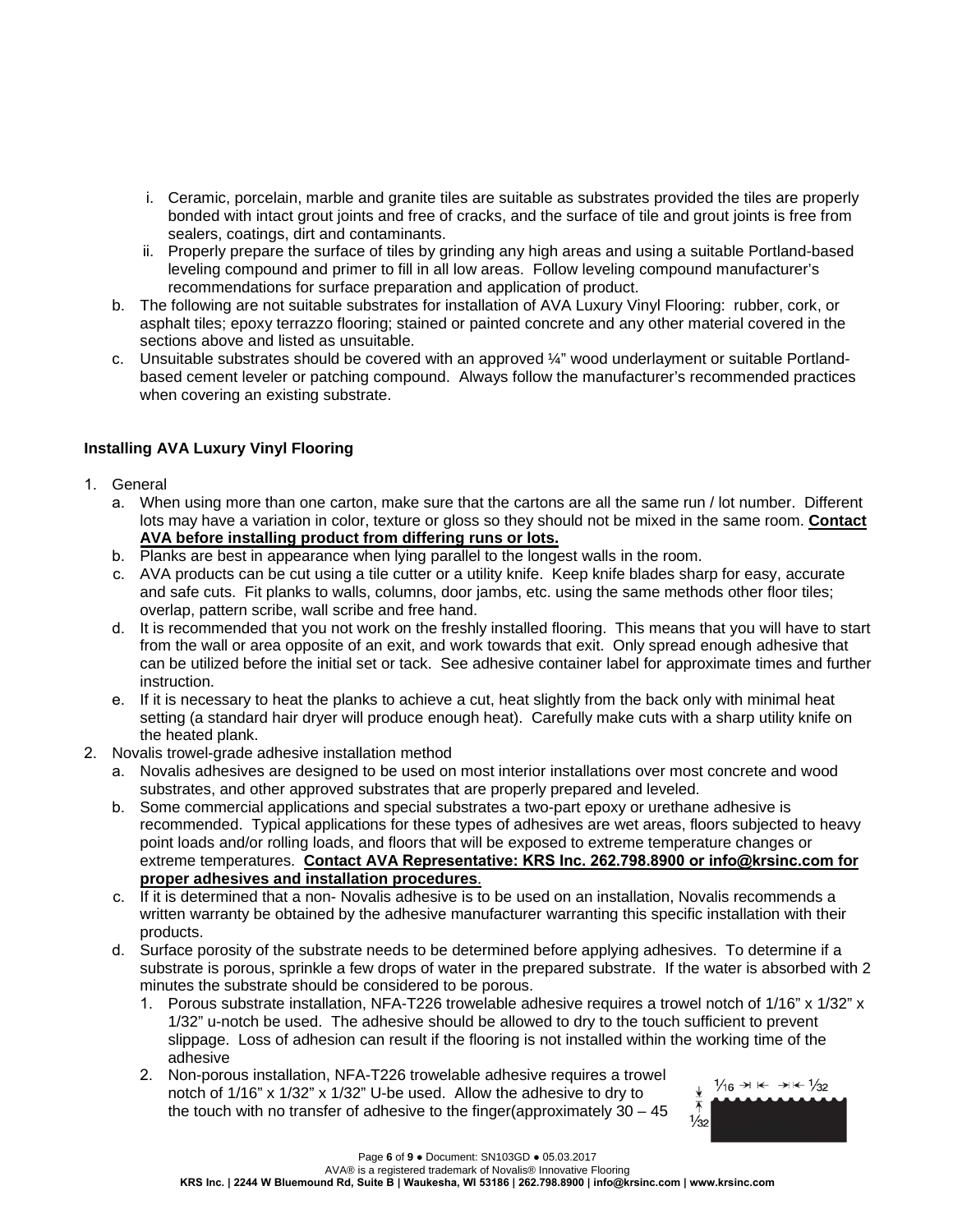

minutes) and install the AVA Luxury Vinyl plank within 60 minutes.

- 3. Do not install flooring into wet adhesives on non-porous substrates.
- 3. Novalis aerosol spray grade adhesive method
	- a. NFA-S300 spray adhesive can be used on porous and non-porous substrates. Non-porous substrates may require a lighter application of adhesive and should be tested in a small area before beginning installation.
	- b. Spray pattern should be enough that one 22 oz. can will produce a spread rate of 150 185 ft<sup>2</sup>.



150 sq. ft. coverage 185 sq. ft. coverage 185 sq. ft. coverage

- c. To apply Novalis S300 adhesive, shake can well before using and point can downwards towards the floor. Press the side of the nozzle tip as you slowly walk back and forth; **do not use a sweeping motion.** Clean up all drips and be sure to achieve full coverage when installing luxury vinyl products with Novalis S300 adhesive.
- d. Allow the adhesive to dry completely to the touch with no transfer to fingers. Open time will vary according to spray pattern, substrate and ambient conditions.
- e. Working time should not exceed 4 hours; be cautious as to how large of an area is sprayed.
- f. Consult the instructions on the can or the NFA-S300 Technical Data Sheet which can be obtained by contacting KRS Inc. at info@krsinc.com.
- 4. Layout
	- a. Determine the center of the room by measuring each end wall and marking the center of the wall. Chalk a line across the points and measure to determine the center point. At a right angle to the chalk line, using the center point, chalk another line out to the other walls.
	- b. Dry lay a section of tile/plank from the center line to one wall to determine that the pattern is centered and fit. Measure the border cuts along the wall and compare to the following criteria. If necessary adjust the first row at the centerline to meet either the plank.
	- c. Planks should never be less than 9 inches long or less than half of the width of the plank. Avoid small pieces in border areas and adjust the center lines to achieve the proper pattern.
	- d. Tiles should not be less than 6" in length or width. Avoid small pieces in border areas and adjust the center to achieve the proper pattern
	- e. Tiles are designed to be laid in any fashion with the most popular being point-to-point and ashlar patterns. All tile sizes and patterns look best when the layout is balanced in the installed room.
- 5. Installation of flooring

Spread adhesives using the proper trowel notch; more adhesive is not a good thing with Luxury Vinyl products.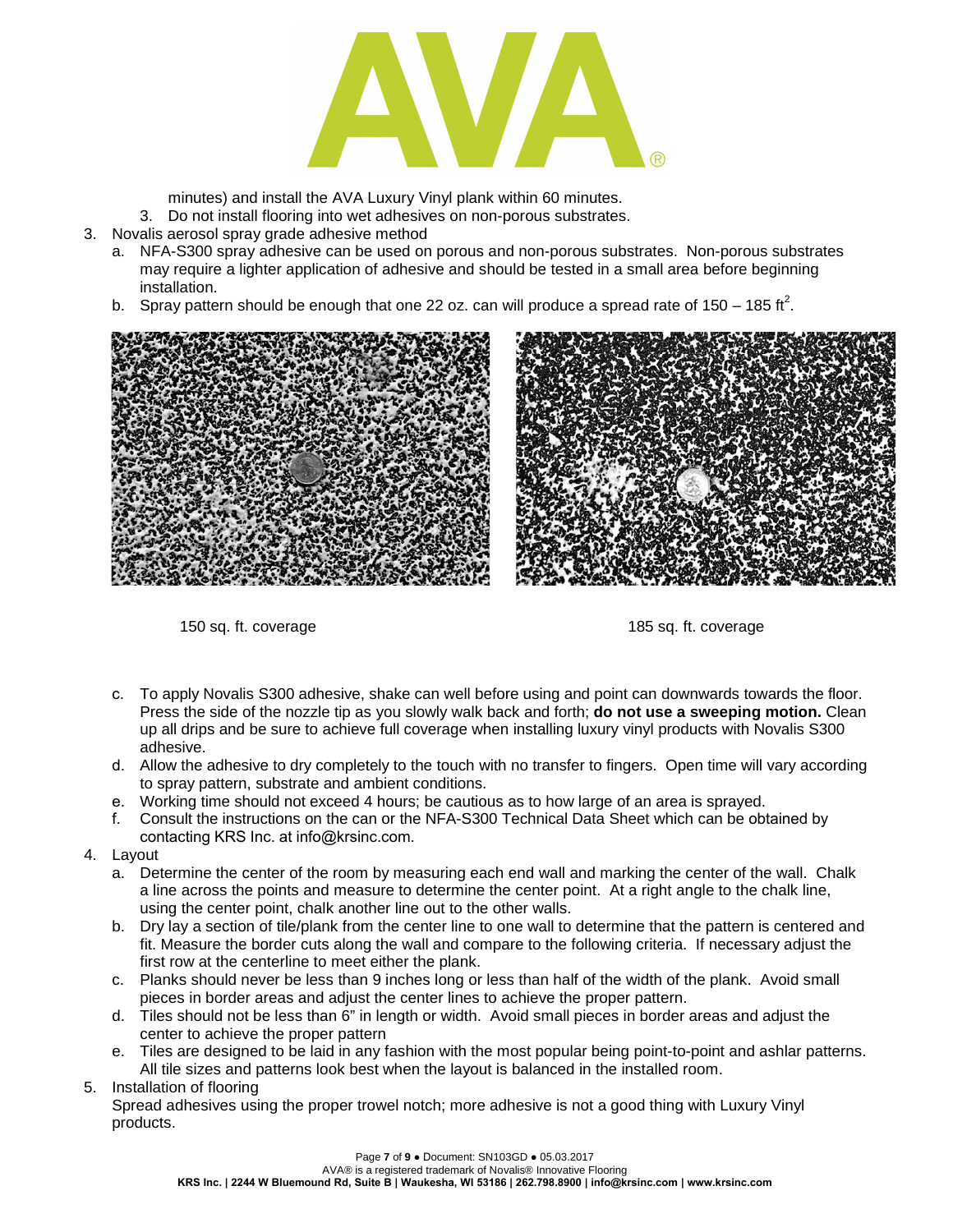

- a. **Plank installation**: Before spreading adhesive, strike a parallel chalk line to the centerline of the length of the room approximately 2' to 3' from the wall. Actual position is to be determined by the layout of the planks, ensure that the pattern is followed from your initial starting point determined in the dry layout performed earlier. If necessary, relay part of the pattern from centerline starting point to determine the exact measurement of the parallel line.
- b. **Tile installation**: Before spreading adhesive, strike lines parallel to the centerline approximately 2 tile widths from center on either side of the centerline. Tiles are best installed in a pyramid or grid by starting in the center of the room and working to the walls in sections. Keep the dry layout in mind when setting up the initial glue lines.
- c. Spread adhesive in an area that can be installed within the working time of the adhesive. Some slippage of the plank/tile may occur with a "wet" method. Be careful to follow layout lines and allow adhesive to set before rolling. *See Section above for proper adhesive installation and use.*
- d. After determining the starting point and spreading your adhesive; lay the flooring by tightly butting the edges of the pieces together, making sure that the runs are parallel to your centerline or layout lines.
- e. Be sure to stagger all end joints by at least 6" or the width of one plank. Vary the length of your planks during installation to ensure that end joints are not bunched and randomness is achieved in the pattern.
- f. If you need to be directly on freshly laid planks, use of a kneeling board is recommended to evenly distribute weight across the planks and keep them from creeping in the wet adhesive.
- g. During installation, roll the floor with a 3-section 100 lb. roller to ensure proper transference of adhesive to the plank backing.
- h. Continue in this manner spreading only enough adhesive that can be safely installed within the working time of the adhesive.

## **After Installation**

- 1. Be sure planks are set, flat and have tight edges. Re-roll the entire installation along the length and width of the planks with a 3-section 100 lb. roller to ensure all planks are properly set into the adhesive. If necessary, weigh down any loose planks overnight to ensure bond. Adhesive can be carefully reactivated using a heat gun after drying to re-install planks.
- 2. Clean adhesive residue from the face of the flooring following these directions:
	- a. Wet adhesive residue on the surface of the planks can be cleaned with a clean, white cloth **dampened** with warm, soapy water. Do not use excess water as this can seep between the seams of planks and lead to an adhesion failure!
	- b. Dry adhesive residue can be cleaned with mineral spirits or denatured alcohol and a clean cloth in a sparingly manner. Carefully follow the directions on the mineral spirits container. Please note: improper use of any chemical can harm the finish of **the AVA Luxury Vinyl Flooring** product.
	- c. Aerosol spray adhesives can be cleaned up when wet with soap and water on a clean cloth. Dried spray adhesive may require use of a solvent.
	- d. Do not pour soapy water, mineral spirits or denatured alcohol directly on the AVA Luxury Vinyl Flooring.
	- e. If working with epoxy or urethane adhesives you must clean these up while wet according to the adhesive manufacturer's instructions, which can be generally found on the container label.
- 3. Novalis branded adhesives for AVA flooring should be cured according to the following guidelines:
	- a. It is important to allow the adhesive to set before accepting **any** foot traffic for a minimum of 12 to 24 hours. Failure to adhere to this guideline may result in shifting of planks, oozing of adhesive through seams or permanent indentations.
	- b. Do not allow heavy loads, rolling traffic, furniture or fixtures on the floor for 24-48 hours after installation.
	- c. Novalis is not responsible nor will warrant our products in the event that this is not properly followed.
	- d. Proper rolling of floors during and after installation is a must on Luxury Vinyl products. Use a 3-section, 100 pound roller to set flooring into the adhesives.
- 4. In the event that the AVA Luxury Vinyl Flooring is not the last portion of the construction project, the floor must be protected from construction traffic and damage. Wait 24 hours and utilize a reinforced fiber protective